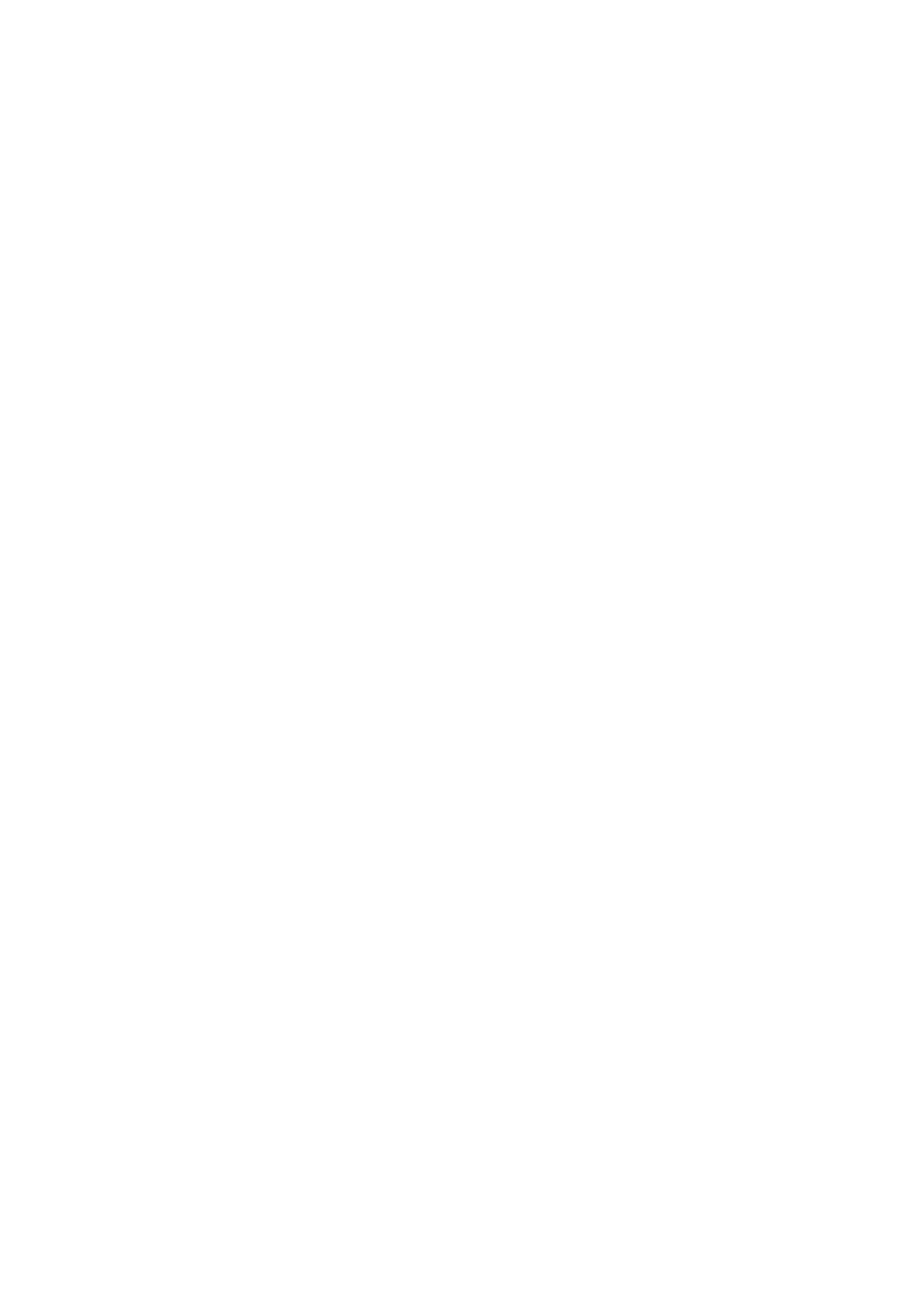# **PUBLIC QUESTIONS TO CABINET – 28 APRIL 2022**

### **Question 1**

#### **From: Ms S Watkins, Hereford To: cabinet member, infrastructure and transport**

Although some progress has been made and the Beryl bikes are extremely popular, what will be done to make cycling safer in the city? I live on Kings Acre Road and this route into Hereford is not safe for cyclists. I have experienced many near misses. If I cycle from my house (near Blue Diamond) to the city centre, none of those roads are cycle friendly, culminating in the large roundabout by Tesco. The cycle track from Stretton Sugwas towards the city is fantastic and well used - we need more of these type of cycle tracks to encourage more cycling and less car use.

#### **Response**

Thank you very much for your positive comments about the Beryl scheme and I am glad we were able to extend the service after a competitive tender and also that we will soon see more electric bikes, which have been extremely popular, coming into the bays. We are also in the early stages of looking at providing some cargo bikes so people can do their shopping on a Beryl. Beryl tells us, in no short measure due to the support provided by Pedicargo, that their Hereford scheme, although smaller than some, is one of the most successful and well used and are full of praise for the residents of Herefordshire who have taken the scheme to their heart.

Regards current cycle path/route provision, you are right, we simply do not have enough good quality cycle routes in and around the City. And what previous administrations, through different schemes, have provided in the past has not been good enough, particularly in relation to the practice of installing non-segregated cycle lanes, using the shared pavement approach instead and also accepting schemes that gave up when it came to designing safe pathways through junctions. The political focus in the past has been on very large road projects and serious efforts to make Hereford a safe and efficient cycling and walking City has not been pursued with the same vigour (although I must also give credit to the previous Conservative administration for overseeing the introduction of the Beryl scheme).

This Council is strongly committed to improving and extending all active travel options and through the development of our ambitious new Hereford City Masterplan we are looking to improve and design new schemes that make it much easier and safer to travel by bike, foot or bus.

Here our ambition is to sensibly and expediently design as many segregated – and crucially, connected - routes as possible and to also highlight and improve the 'safe routes' that currently exist and go through some of our quieter side streets and roads. We are also looking at slow speed/20mph zones in parts or the whole of the City to enable a safer more friendly road environment where roads must be shared by cyclists and motorists. As always, this is about balance, we need those that use cars through choice or need to still be able to do so but rebalance some of that space and treat cyclists and pedestrians with parity.

This will require a mind-set change in motorists and complementary measures will be introduced to aid that change. Hereford will - in the short to medium term – have a new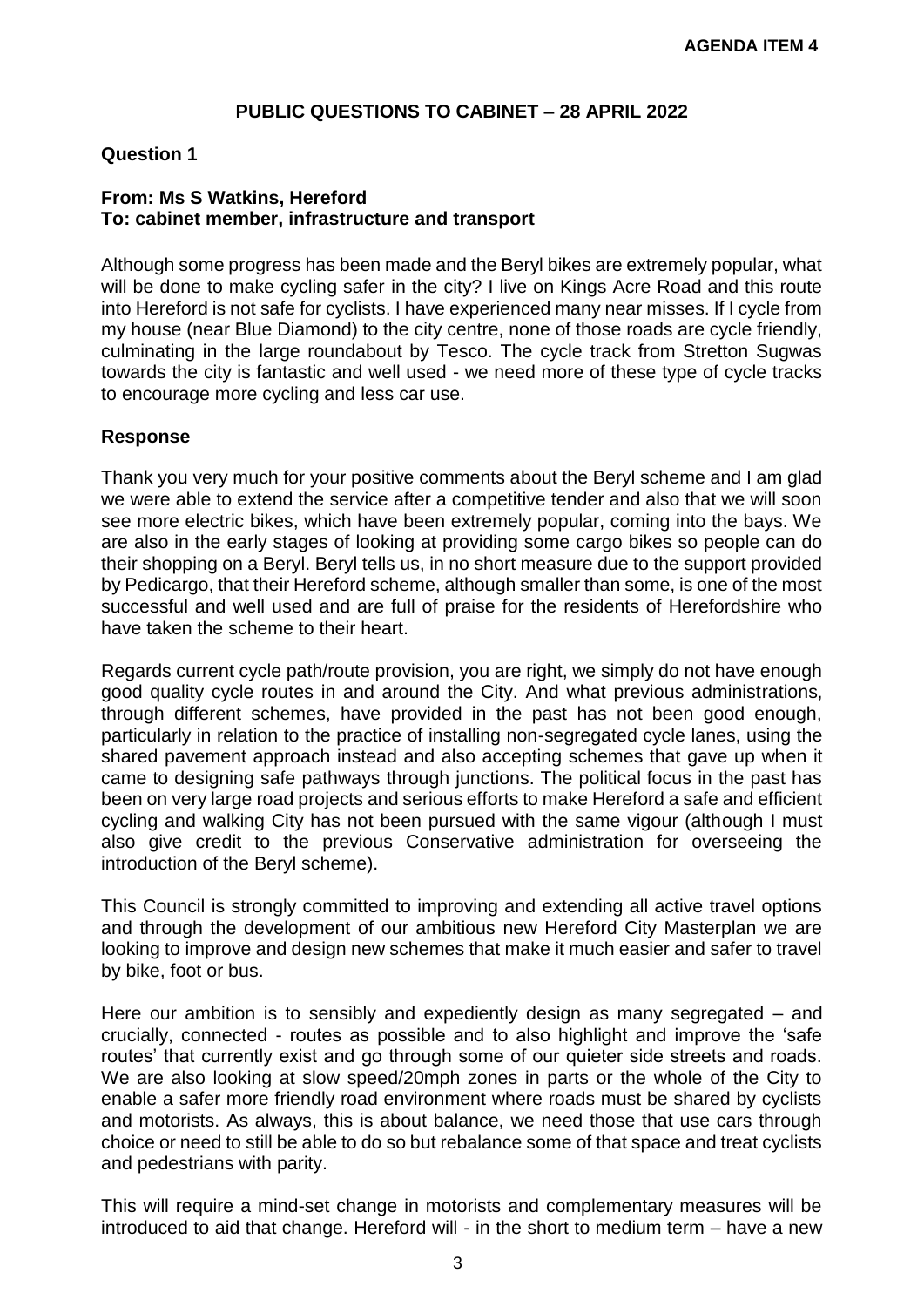safe properly connected network for cycling separate from cars and segregated from pedestrians. This will include the key transport corridors such as the A438 Kings Acre Road and the junctions which we know present real problems for cyclist and pedestrians such as the Whitecross roundabout. The new route designs will be following the latest government guidance set out in Local Transport Note 1:20 and outlined in the government's Gear Change Strategy.

This is supported by the latest research which shows that improved walking and cycling options with reduced traffic creates more attractive, healthier and safer spaces for people and families to shop and spend their leisure time.

In addition to developing new dedicated cycle routes we also offer a range of free support including our adult cycle training sessions, Bikeability and road safety training, school travel plan support, Park and Choose sites and business advice through our Travel for Work Network

# **Question 2**

#### **From: Dr N Geeson To: cabinet member, environment and economy**

First, many congratulations on this list of so many excellent Recommendations and a great Action Plan from the Citizens Climate Assembly. With regard to Protecting and Enhancing Nature we see there will be a focus on collecting evidence more widely. There may be local knowledge from local residents about wildlife, waterways, flood risk, soil properties, etc. that could add to this evidence. Could there be a specific mechanism to help collect local knowledge so that it can be shared and used easily?

# **Response**

Thank you for your positive comments on the action plan which was developed by bringing together the excellent work from the Citizens Assembly, a review of national best practice, existing activity, the countywide climate & nature action plan and officer recommendations.

Working in partnership is absolutely essential to addressing the climate and ecological emergency and I completely agree that we need to bring together all of our collective knowledge. The mechanism for this will be through the development of the new Nature Recovery Strategy and Nature Recovery Mapping which will bring together, update and improve all the available datasets available in the county. This will be developed in partnership and will include a consultation process to collate this.

In addition I would also encourage residents to submit any local wildlife data to the Herefordshire Biological Records Centre which collects and collates data about species, designated sites and habitats for the county.